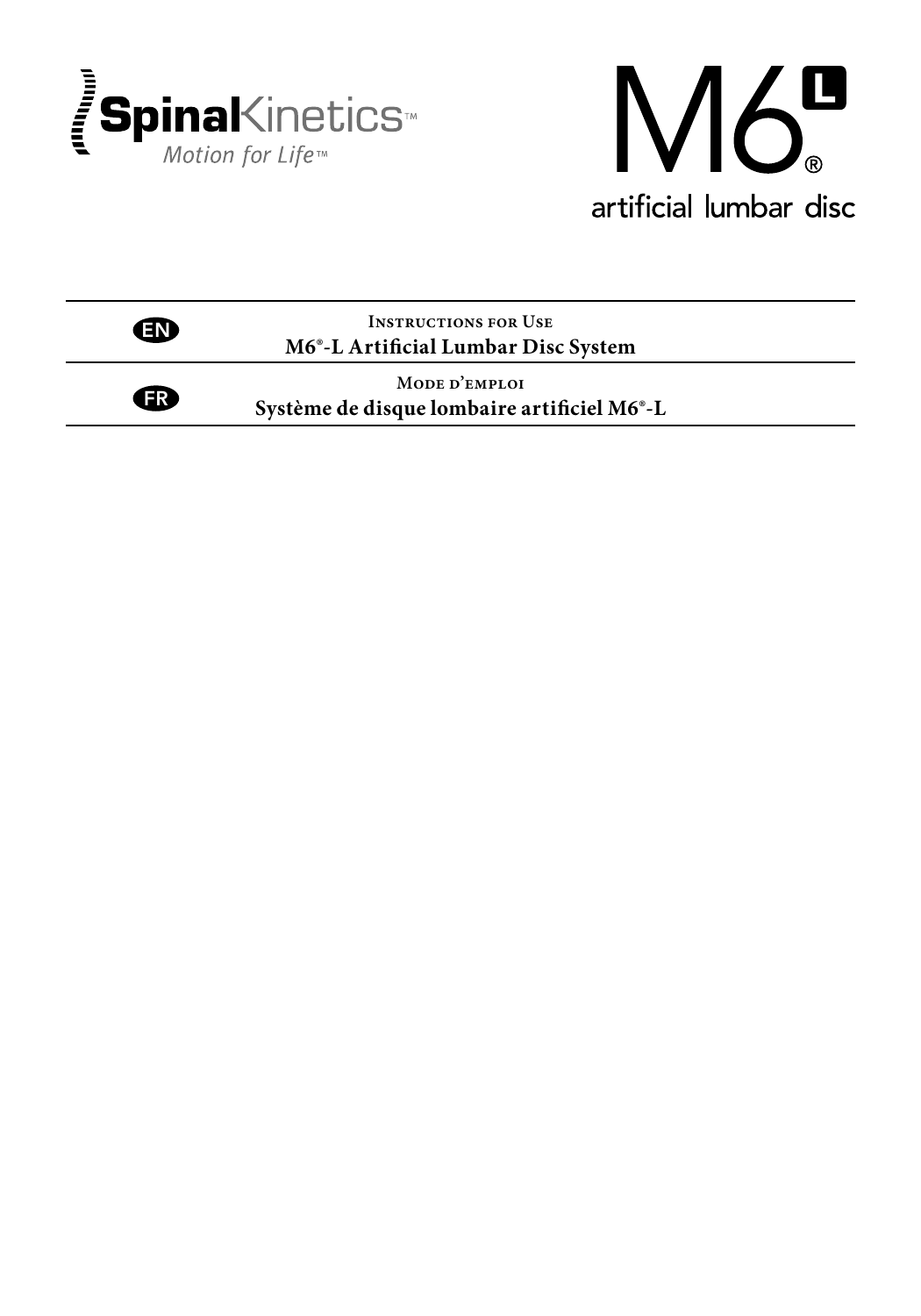# **Definitions Of Symbols On Device Label Definition Des Symboles Figurant sur L'etiquette du Dispositif**

| <b>REF</b> | Catalog number/Référence catalogue                                                                                                     |
|------------|----------------------------------------------------------------------------------------------------------------------------------------|
| LOT        | Lot number/Numéro de lot                                                                                                               |
| SN         | Serial number/Numéro de série                                                                                                          |
|            | Use by date/Date limite d'utilisation                                                                                                  |
| STERILE EO | Sterilized with ethylene oxide gas/Stérilisé au gaz d'oxyde<br>d'éthylène                                                              |
|            | Single use only/À usage unique                                                                                                         |
| 1          | Read instructions prior to use/Lire le mode d'emploi avant<br>utilisation                                                              |
|            | Manufacturer/Fabricant                                                                                                                 |
|            | Transient temperature limitation; Store at room temperature<br>/Limites de température transitoire; Stocker à température<br>ambiante. |
|            | Do Not Use If Package is Damaged/Ne pas utiliser si l'emballage<br>est endommagé                                                       |
|            | Do Not Resterilize/Ne pas restériliser                                                                                                 |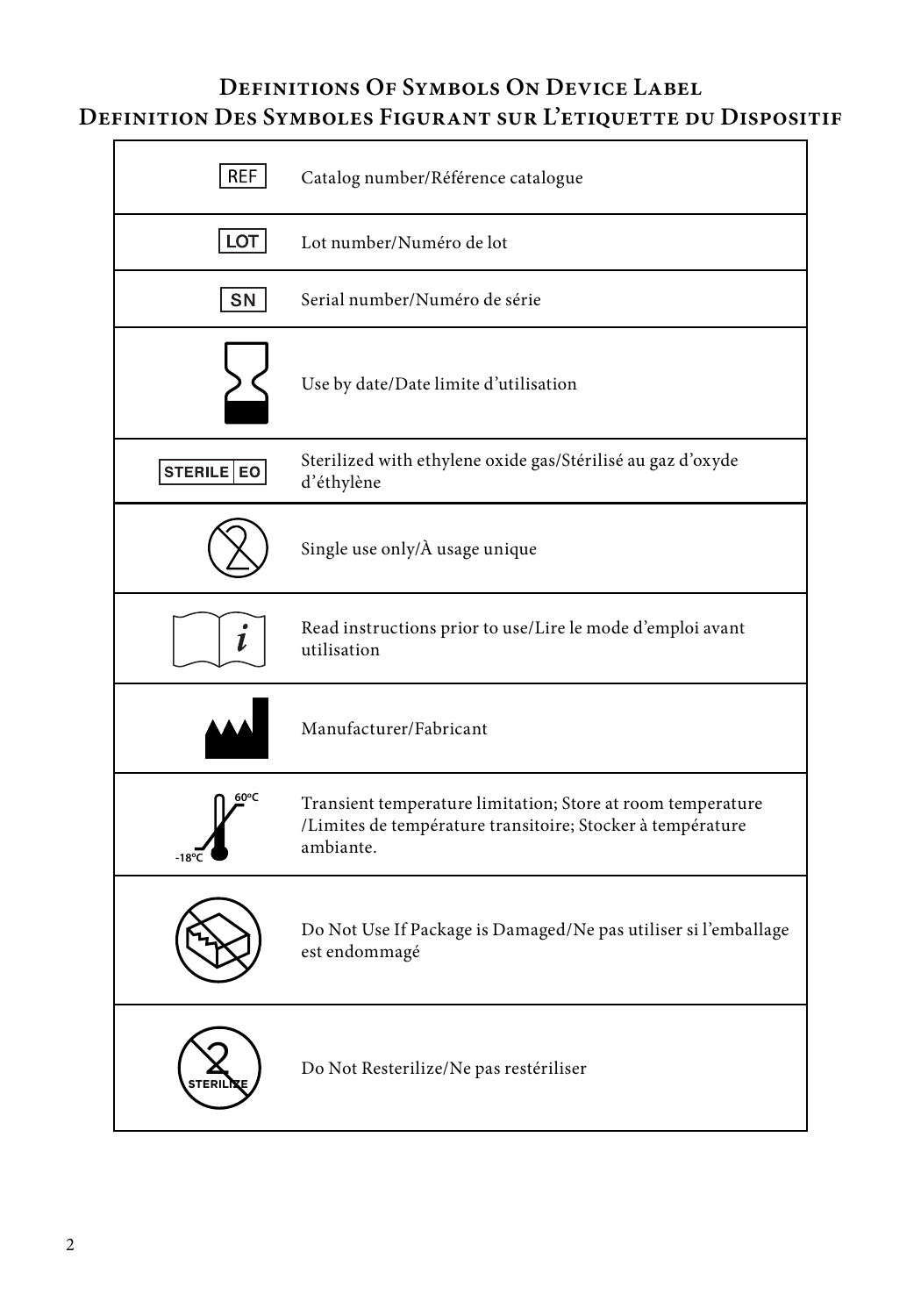The Spinal Kinetics M6®-L Artificial Lumbar Disc is intended to be used with the Spinal Kinetics M6-L Artificial Lumbar Disc Instruments. Refer to the Spinal Kinetics M6-L Artificial Lumbar Disc Surgical Technique Manual for implantation instructions.

## **Description**

The Spinal Kinetics M6-L Artificial Lumbar Disc is an intervertebral disc prosthesis designed to maintain motion of a functional spinal unit in the lumbar spine when the native disc is diseased. The M6-L Artificial Disc is designed to maintain the natural behavior of a functional spinal unit by replicating the biomechanical characteristics of the native disc. The core of the disc is composed of a polycarbonate urethane polymer material. It is surrounded by a polyethylene fiber construct. The device is comprised of an assembly of ultra high molecular weight polyethylene (UHMWPE) fibers wound in multiple redundant layers around a polycarbonate urethane polymer (PCU) core and through titanium alloy endplates. Biomechanical studies demonstrate that this unique design provides a progressive resistance to motion, leading to physiologic motion in flexion, extension, lateral bending and axial rotation as well as in compression and shear. The prosthetic disc also has a PCU sheath surrounding the core and fiber construct designed to minimize any tissue ingrowth as well as the migration of wear debris. Serrated keels located on the exterior surfaces of the device provide acute fixation to the superior and inferior vertebral bodies. Both the endplates and keels are coated with porous titanium to increase bone contact surface area and promote osseointegration.



# **Indications for Use**

The Spinal Kinetics M6-L Artificial Lumbar Disc System is intended for use in skeletally mature patients undergoing primary surgery for treatment of symptomatic degenerative disc disease (DDD) of the lumbar spine at any one level between L3 through S1, who have not responded to at least 6 months of non-operative, conservative management. The DDD patient may also have up to 3mm of spondylolisthesis at the involved level. The disease state is demonstrated by signs and/or symptoms of disc herniation, osteophyte formation, or loss of disc height.

EN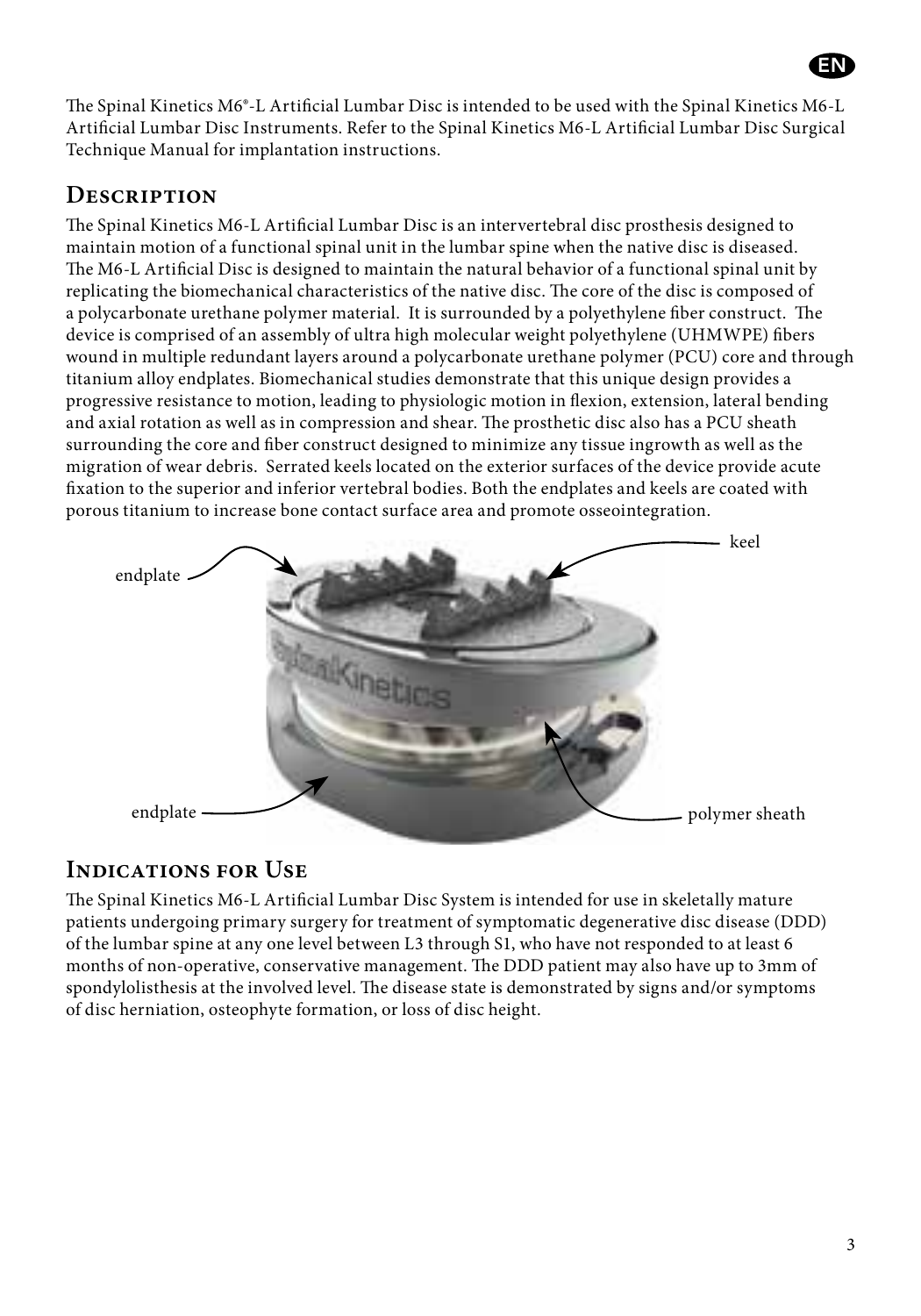

## **Contraindications**

The M6-L should not be implanted in patients with the following conditions:

- Be >75 years of age, or < 18 years of age
- Osteopenia or osteoporosis defined as a bone mineral density with T-score ≤-1.5 as determined by spine DXA if male ≥60 years of age or female ≥50 years of age
- Have an active systemic infection or infection at the operative site
- Have sustained an osteoporotic fracture of the spine, hip or wrist
- Have received medications (e.g. methotrexate, alendronate) that interfere with bone and mineral metabolism within 2 weeks of the planned date of the index surgery
- Have a history of endocrine or metabolic disorders (e.g., Paget's disease) known to affect bone and mineral metabolism
- Have rheumatoid arthritis or other autoimmune disease or a systemic disorder such as HIV or active hepatitis
- Prior intra-abdominal or retroperitoneal surgery that would make the approach prohibitively dangerous
- Prior anterior surgery at the same level
- Spinal metastases
- Have a known allergy to titanium, polyurethane, polyethylene or ethylene oxide residuals.
- Have uncontrolled insulin dependent type 1 or type 2 diabetes
- Require a treatment (e.g., posterior element decompression) that destabilizes the spine.
- Bony lumbar stenosis
- Isolated radicular compression syndromes, especially due to disc herniation
- Pars defect
- Increased segmental instability
- Spinal deformities, spondylolisthesis above 3mm at the involved level
- Radiological confirmation of severe facet joint disease or degeneration
- Clinically compromised vertebral body structure (unhealed fracture) due to acute or past trauma at the level to be treated or an adjacent level, or endplate incompetence
- Abuse of pharmaceuticals, alcohol, or other substances
- BMI above 30
- Pregnancy

#### **Precautions**

- Read and understand the M6-L Artificial Lumbar Disc System Instructions for Use prior to use.
- Correct placement of the device is essential to optimal performance. Use of the M6-L Total Disc Replacement should only be undertaken after the surgeon has become thoroughly knowledgeable about spinal anatomy and biomechanics; has had experience with anterior approach spinal surgeries; and has had hands-on training in the use of this device.
- The trial, chiseling, and insertion steps for the device must be performed under fluoroscopic visualization. Extreme care must be taken to avoid placing the device or any instrument beyond the posterior edge of either vertebral body. The user must maintain control and visual reference via fluoroscopy. Failure to visualize the trial, chiseling, and insertion steps could result in patient injury.
- Ensure that the appropriate size M6-L is chosen. Using an inappropriately sized M6-L may result in less than optimal clinical outcomes. Proper sizing should be determined in accordance with the Spinal Kinetics M6-L Artificial Lumbar Disc Surgical Technique Manual.
- The M6-L must be implanted using the Spinal Kinetics lumbar instrumentation only. The use of the Spinal Kinetics instruments for purposes other than those for which they are intended may result in damaged or broken instruments. Do not use any other implant components or instrumentation. Refer to the Spinal Kinetics M6-L Artificial Lumbar Disc Surgical Technique Manual for implantation instructions.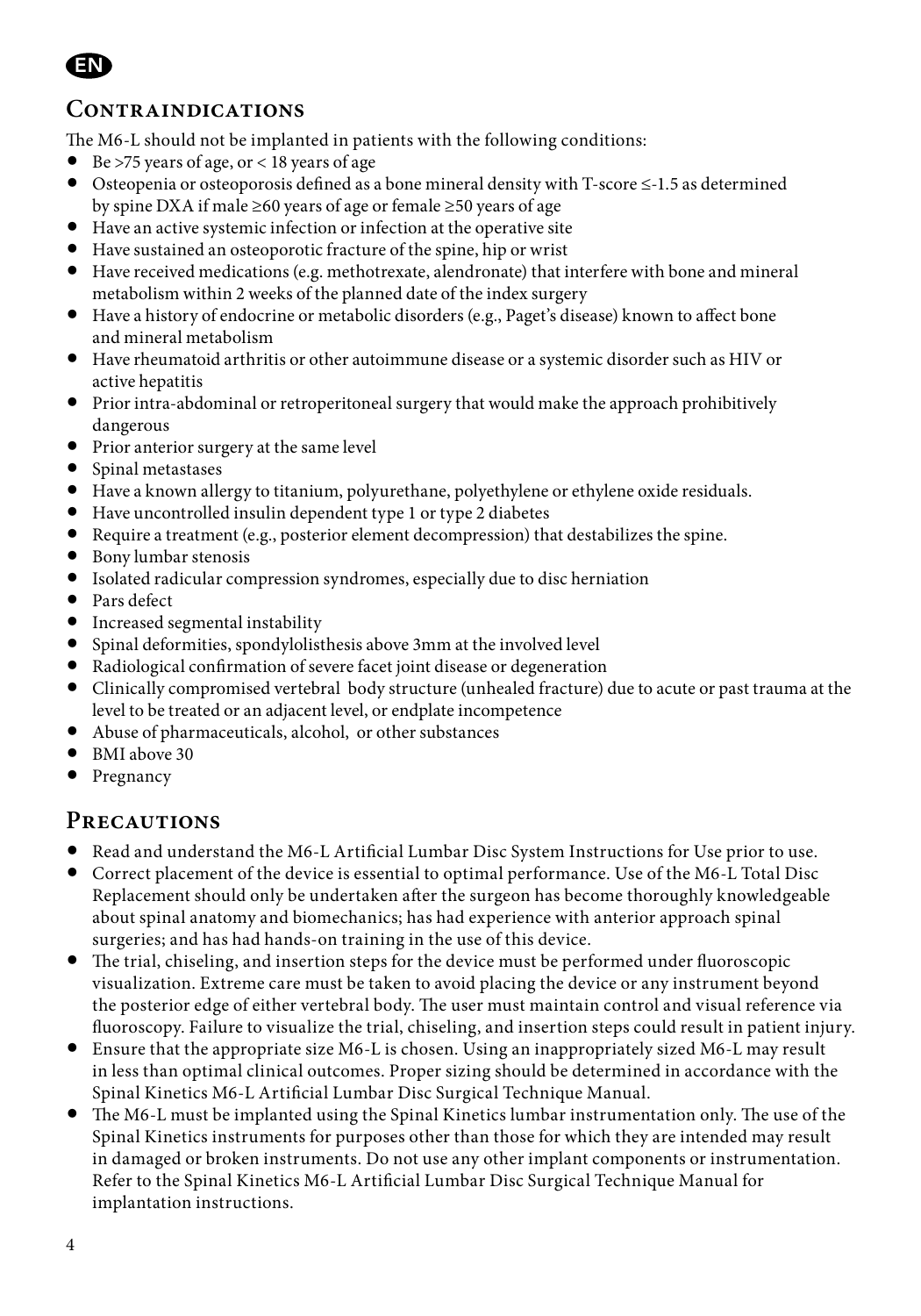

- The M6-L instruments are reusable, supplied non-sterile and must be sterilized in accordance with the recommended cleaning and sterilization procedures. (See "Care And Handling Instructions – Manual Surgical Instruments, PK 0234)
- Improper surgical use and technique may lead to suboptimal clinical outcomes.
- Postoperative rehabilitation and restrictions must be reviewed with the patient prior to discharge from the hospital.
- The manufacturer is not responsible for any complications arising from incorrect diagnosis, choice of incorrect M6-L, incorrect surgical techniques, including improper use of instruments, the limitations of treatment methods, or inadequate asepsis.
- Excessive removal of subchondral bone during the preparation of the vertebral endplates may lead to less than optimal clinical outcomes and is not recommended.
- The M6-L cannot be re-positioned in an anterior direction without complete removal. Take care not to place the M6-L too posterior.
- Take care not to over-distract the disc space.
- Adequately instruct the patient on postoperative rehabilitation and limitations. Postoperative care and the patient's ability and willingness to follow instructions are two of the most important aspects of successful osseointegration of the implant. The patient must be made aware of the limitations of the implant and that early strenuous physical activity and high load bearing have been implicated in premature loosening of fixation prior to proper integration. An active, debilitated, or uncooperative patient who cannot properly restrict activities may be at particular risk during postoperative rehabilitation.
- Physicians should instruct patients to contact surgeon in the event of significant increase in pain which may indicate a device performance issue.
- The M6-L Artificial Disc has not been evaluated for safety and compatibility in the MR environment. It has not been tested for heating or migration in the MR environment.

# **Potential Risks and Adverse Events**

- Adverse/allergic reaction to implant materials
- M6-L migration in the anterior-posterior direction
- M6-L subsidence requiring subsequent surgical intervention
- Placement difficulties requiring acute implant removal
- Excessive facet loading
- Kyphosis or hyper-extension
- Loss of flexibility
- Asymmetric range of motion
- Spondylotic bridging
- Vertebral body fracture
- Infection
- Spinal cord damage
- Neurologic damage or failure to relieve symptoms
- Implant failure
	- M6-L wear, fatigue or fracture
	- M6-L instability leading to unstable movement of the spine
	- Separation of M6-L components
	- Excessive M6-L height loss requiring subsequent surgical intervention
	- Wear debris
	- Material degradation
- Risks associated with general and spine surgery include:
	- Excessive bleeding
	- Anesthesia reaction
	- Respiratory disorders
	- Heart attack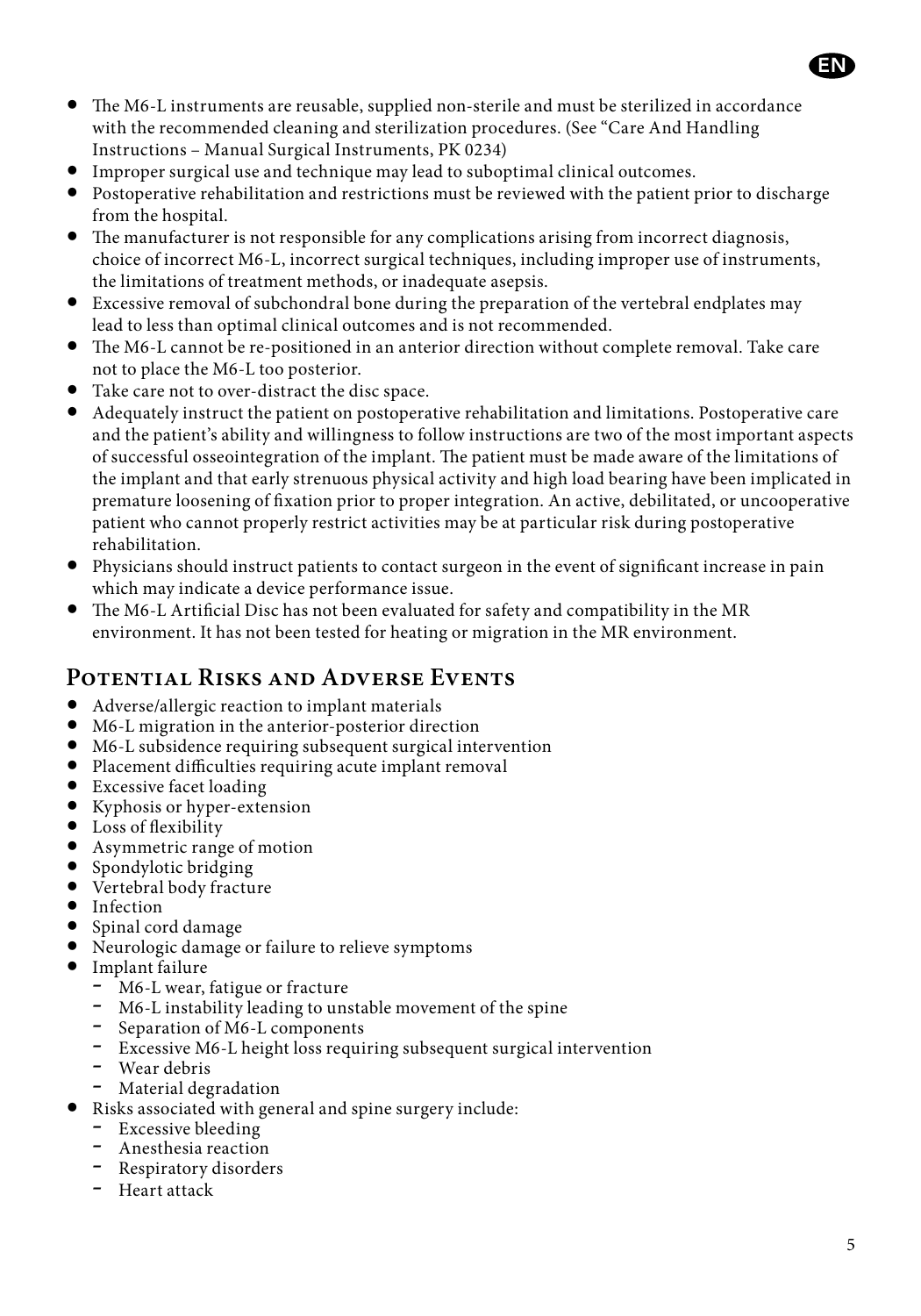# EN

- Nerve or spinal cord damage leading to sensory loss
- Pneumonia
- Blood mass/clot
- Side effects from medicine used during and after surgery
- Scarring of the spinal canal sheath
- Bruising
- Damage to blood vessels near spine
- Opening of the wound
- Loss of fluid surrounding the spinal cord
- Stroke
- Superficial or deep wound infection
- Accumulation of fluid within the incision
- Additional surgery
- Incorrect treatment level
- Ongoing pain
- Spinal fractures
- Ankylosis
- Heterotopic ossification

## **How Supplied**

- The M6-L lumbar disc is supplied sterile and is single use only. Do not re-sterilize or reuse the M6-L. Re-sterilizing and/or reusing the M6-L may result in impaired performance and could cause patient injury and/or the communication of infectious diseases between patients.
- Do not use the M6-L after the last day of the month of the "Use by date" on the label.
- Inspect the device package before opening. Do not use if package is damaged or shows any evidence of breached packaging, compromised device sterility, or storage above 60 °C (140 °F). The temperature recorder label on the box turns black if the product has reached 60˚C (140˚F).
- Use sterile technique to carefully remove the disc from the packaging. Inspect the M6-L to ensure it exhibits no signs of damage (e.g., metal and plastic damage).
- Once removed from the package, keep the M6-L from coming into contact with any cloth, sponges or other foreign material that may become attached to the Titanium Plasma Spray Coating of the endplates.
- The M6-L serial number and the size must be documented for each patient record.
- The M6-L lumbar disc has not been evaluated for safety and compatibility in the magnetic resonance (MR) environment and has not been tested for heating or migration in the MR environment.

# **Device Retrieval**

Should it be necessary to remove a M6-L Artificial Disc, please contact Spinal Kinetics to receive instructions regarding the data collection, including histopathological, mechanical, and adverse event information. Please refer to the M6-L Surgical Technique Manual for step by step instructions on the required surgical technique for device retrieval. All explanted devices must be returned to Spinal Kinetics for analysis.

Please note that the artificial disc should be retrieved as carefully as possible in order to keep the Implant and surrounding tissue intact. Also please provide descriptive information about the gross appearance of the device in situ, as well as descriptions of the removal methods, e.g. intact or in pieces.

#### **Limited Warranty**

Spinal Kinetics, Inc. warrants that reasonable care has been used in the manufacture of this device. There are no express or implied warranties, including fitness for a particular purpose, for this M6-L System. Any description or specifications provided are solely to describe the product at the time of manufacture and do not constitute any express or implied warranties. Spinal Kinetics, Inc. is not responsible for any direct, incidental, special, or consequential loss, damage, or expense based on any defect, failure, or malfunction of this product, other than as expressly provided by mandatory provisions of applicable law. No person has the authority to bind Spinal Kinetics, Inc. to any representation or warranty except as provided in this Limited Warranty.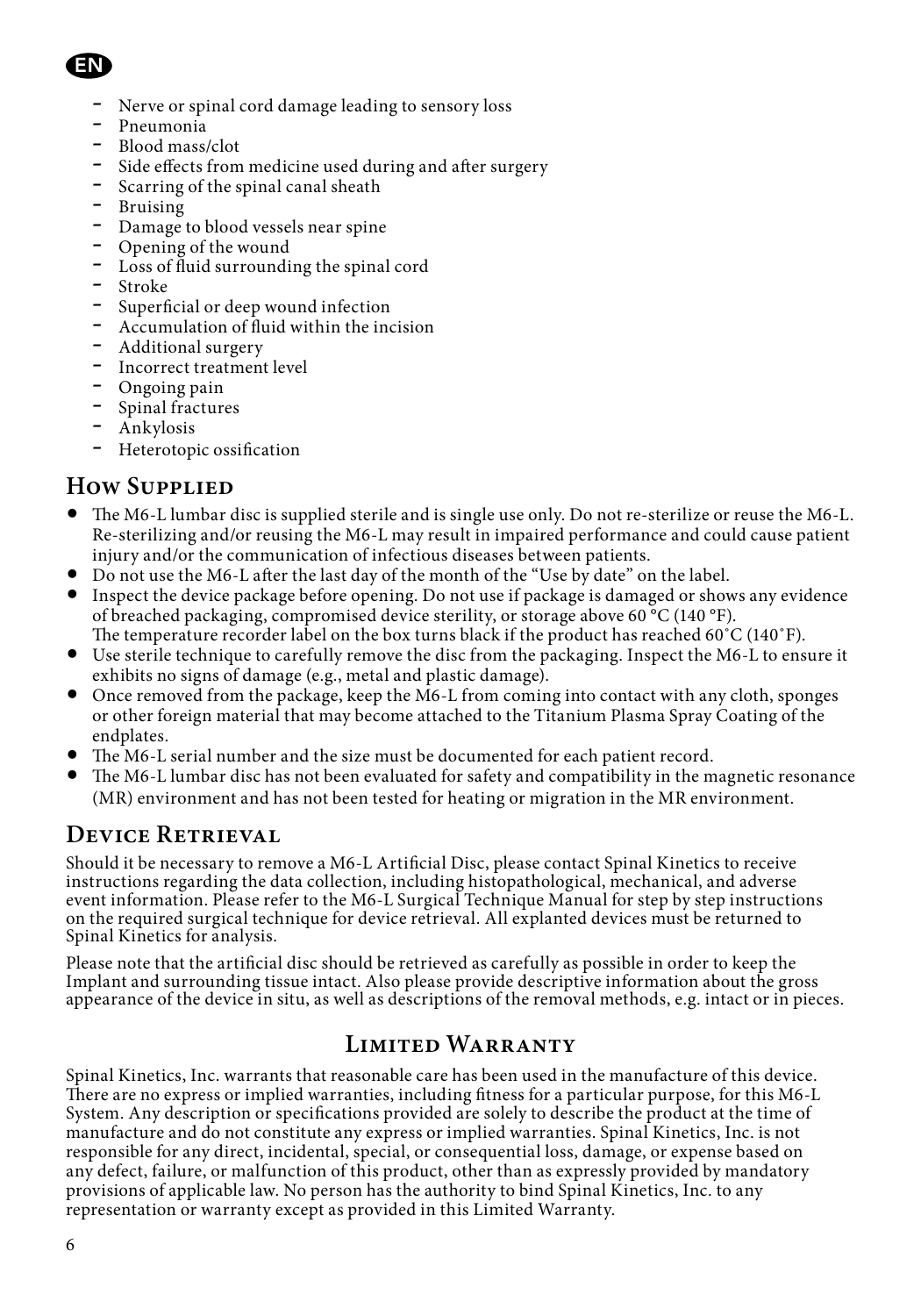Le disque lombaire artificiel Spinal Kinetics M6®-L est destiné à être utilisé avec les instruments pour disque lombaire artificiel Spinal Kinetics M6-L. Reportez-vous au Manuel de technique chirurgicale du disque lombaire artificiel Spinal Kinetics M6-L pour obtenir les instructions relatives à l'implantation.

## **Description**

Le disque lombaire artificiel M6-L de Spinal Kinetics est une prothèse de disque intervertébral destinée à maintenir le mouvement d'une unité rachidienne fonctionnelle de la colonne lombaire en cas de lésion du disque d'origine. Le disque artificiel M6-L est conçu pour assurer le comportement naturel d'une unité rachidienne fonctionnelle en reproduisant les caractéristiques biomécaniques du disque d'origine. Le cœur du disque est en polycarbonate uréthane. Il est entouré d'un réseau en fibres de polyéthylène. Le dispositif se compose d'un ensemble de fibres en polyéthylène de masse moléculaire très élevée (UHMWPE) tressées dans de multiples couches autour d'un cœur en polycarbonate uréthane (PCU) et à travers des embases en alliage de titane. Des études biomécaniques montrent que cette conception unique fournit une résistance progressive au mouvement, entraînant un déplacement physiologique en flexion, extension, inclinaison latérale et rotation axiale ainsi qu'en compression et cisaillement. Le disque prosthétique dispose également d'une gaine en PCU entourant le cœur du disque et le réseau en fibre, conçue pour minimiser la croissance tissulaire interne et la migration de tout débris potentiel dû à l'usure. Les tenons dentelés situés sur les surfaces extérieures du dispositif assurent une bonne fixation sur les corps vertébraux supérieur et inférieur. Tant les embases que les tenons sont revêtus de titane poreux pour agrandir la surface de contact osseux et favoriser l'ostéointégration.



## **Indications**

Le système de disque lombaire artificiel Spinal Kinetics M6-L est destiné aux patients dont le système squelettique est mature et qui doivent subir une chirurgie pour le traitement de la maladie discale dégénérative (MDD) symptomatique de la colonne à n'importe quel point entre la L3 et la S1, pour qui une gestion conservative sans intervention chirurgicale des symptômes tentée pendant 6 mois ne s'est pas avérée efficace.

Parfois, les patients souffrant de maladies discales dégénératives font aussi l'objet d'un spondylolisthésis pouvant atteindre 3 mm au niveau impliqué. L'état pathologique se traduit par des signes et/ou des symptômes d'hernie discale, de formation ostéophyte ou d'affaissement du disque.

حدا

FR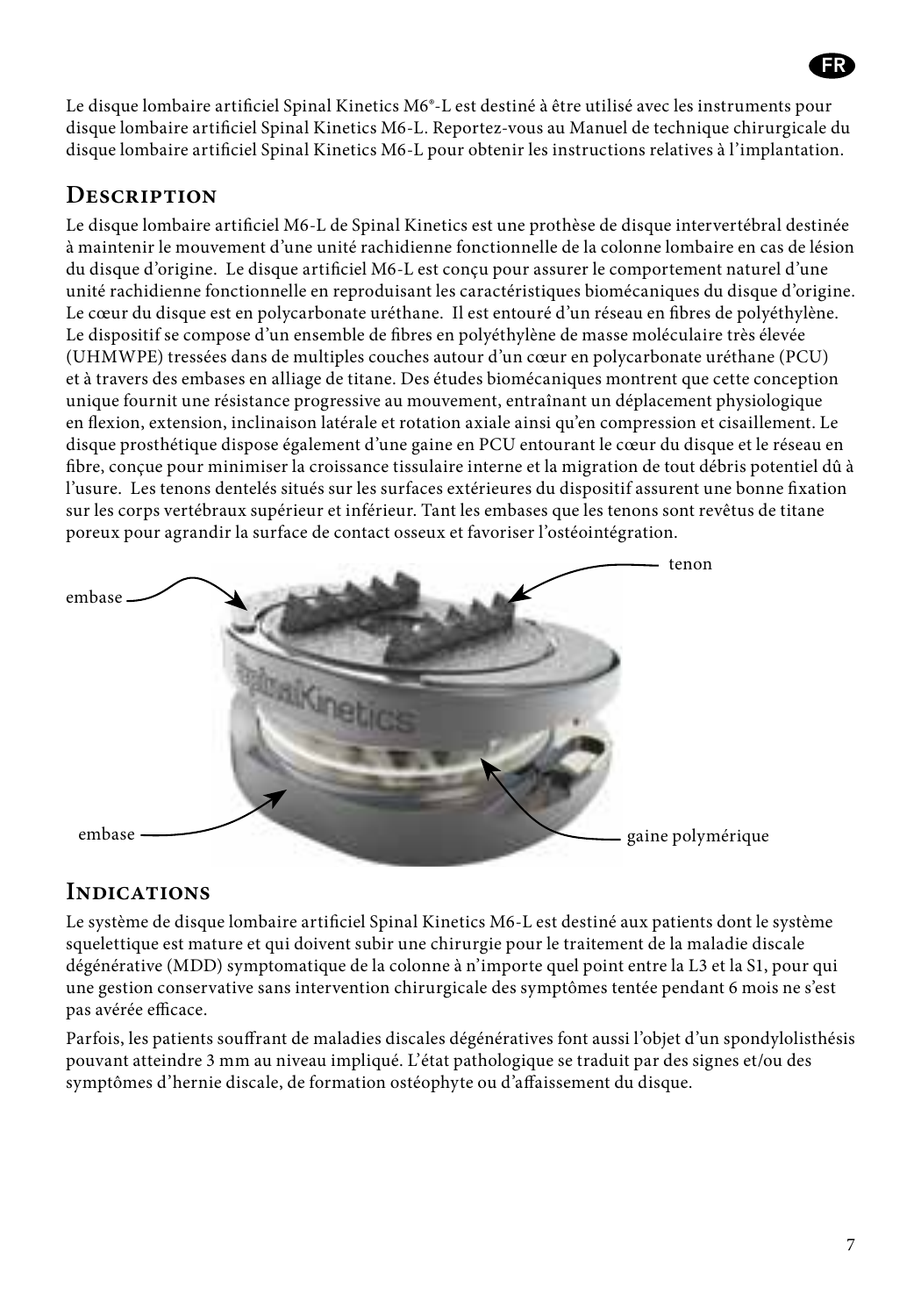

## **Contre-indications**

Le disque M6-L ne doit pas être implanté chez les patients présentant les conditions suivantes:

- Âgés de moins de 18 ans ou de plus de 75 ans.
- Ostéopénie ou ostéoporose définie par une densité minérale osseuse avec score T < 1,5 tel que déterminé par DXA au rachis, > 60 ans chez l'homme et > 50 ans chez la femme.
- Infection systémique active ou infection au niveau de la région opératoire.
- Antécédents de fracture du rachis, de la hanche ou du poignet par ostéoporose.
- Prise de médicaments (par ex. méthotrexate, alendronate) interférant avec le métabolisme osseux et minéral dans les 2 semaines précédant la date prévue de l'intervention.
- Antécédents de troubles endocriniens ou métaboliques (par ex. maladie de Paget) reconnus comme affectant le métabolisme osseux et minéral.
- Polyarthrite rhumatoïde ou autre maladie auto-immune ou trouble systémique tels que VIH ou hépatite active.
- Avant une intervention chirurgicale intra-abdominale ou rétropéritonéale qui rendrait l'approche excessivement dangereuse.
- Avant une intervention chirurgicale antérieure au même niveau.
- Métastases du rachis.
- Allergie connue au titane, au polyuréthane, au polyéthylène ou aux résidus d'oxyde d'éthylène.
- Diabète insulinodépendant non contrôlé de type 1 ou 2.
- Besoin d'un traitement (par ex. décompression élémentaire postérieure) qui déstabilise le rachis.
- Sténose lombaire osseuse.
- Syndromes de compression radiculaire isolés, particulièrement en raison d'une hernie discale.
- Spondylolyse.
- Instabilité segmentaire prononcée.
- Déformation rachidienne, spondylolisthésis supérieur à 3 mm au niveau impliqué.
- Confirmation par radiographie de graves maladies ou dégénérations des facettes vertébrales lombaires.
- Structure de la colonne vertébrale cliniquement compromise (fracture mal guérie) à cause d'un traumatisme sévère ou passé au niveau à traiter ou à un niveau adjacent ou à cause d'une invalidité du plateau vertébral
- Abus de médicaments, d'alcool ou d'autres substances
- IMC supérieur à 30
- Grossesse

#### **Précautions**

- Veillez à bien lire et comprendre le Mode d'emploi du système de disque lombaire artificiel Spinal Kinetics M6-L avant utilisation.
- La mise en place adéquate du dispositif est essentielle pour obtenir des performances optimales. Le remplacement total du disque par une prothèse M6-L ne doit être envisagé que si le chirurgien maîtrise parfaitement l'anatomie et la biomécanique rachidiennes, s'il possède une expérience de la chirurgie rachidienne par voie antérieure et s'il a reçu une formation pratique sur l'usage de ce dispositif.
- Les étapes d'essai, de découpage et d'insertion du dispositif doivent être pratiquées sous visualisation fluoroscopique. Faites preuve d'une extrême prudence afin d'éviter de positionner le dispositif ou un instrument au-delà de la bordure postérieure de l'un des corps vertébraux. L'utilisateur doit maintenir le contrôle et la référence visuelle via fluoroscopie. Tout manquement à visualiser les étapes d'essai, de découpage et d'insertion peut entraîner des lésions chez le patient.
- Veillez à choisir la bonne taille de disque M6-L. L'utilisation d'un disque M6-L de taille inadaptée peut donner lieu à des résultats cliniques sub-optimaux. La taille doit être déterminée en fonction des indications du Manuel de technique chirurgicale du disque lombaire artificiel Spinal Kinetics M6-L.
- Le disque M6-L doit être implanté à l'aide des instruments lombaires Spinal Kinetics uniquement. L'utilisation des instruments Spinal Kinetics à toute autre fin peut entraîner l'endommagement ou la rupture des instruments. N'utilisez pas les composants ou instruments d'un autre implant. Reportez-vous au Manuel de technique chirurgicale du disque lombaire artificiel Spinal Kinetics M6-L pour obtenir des instructions relatives à l'implantation.
- Les instruments pour disque M6-L sont réutilisables et fournis non stérilisés ; ils doivent être stérilisés conformément aux procédures de nettoyage et de stérilisation recommandées. (Voir « Instructions d'entretien et de manipulation » – Instruments chirurgicaux manuels, PK 0234.)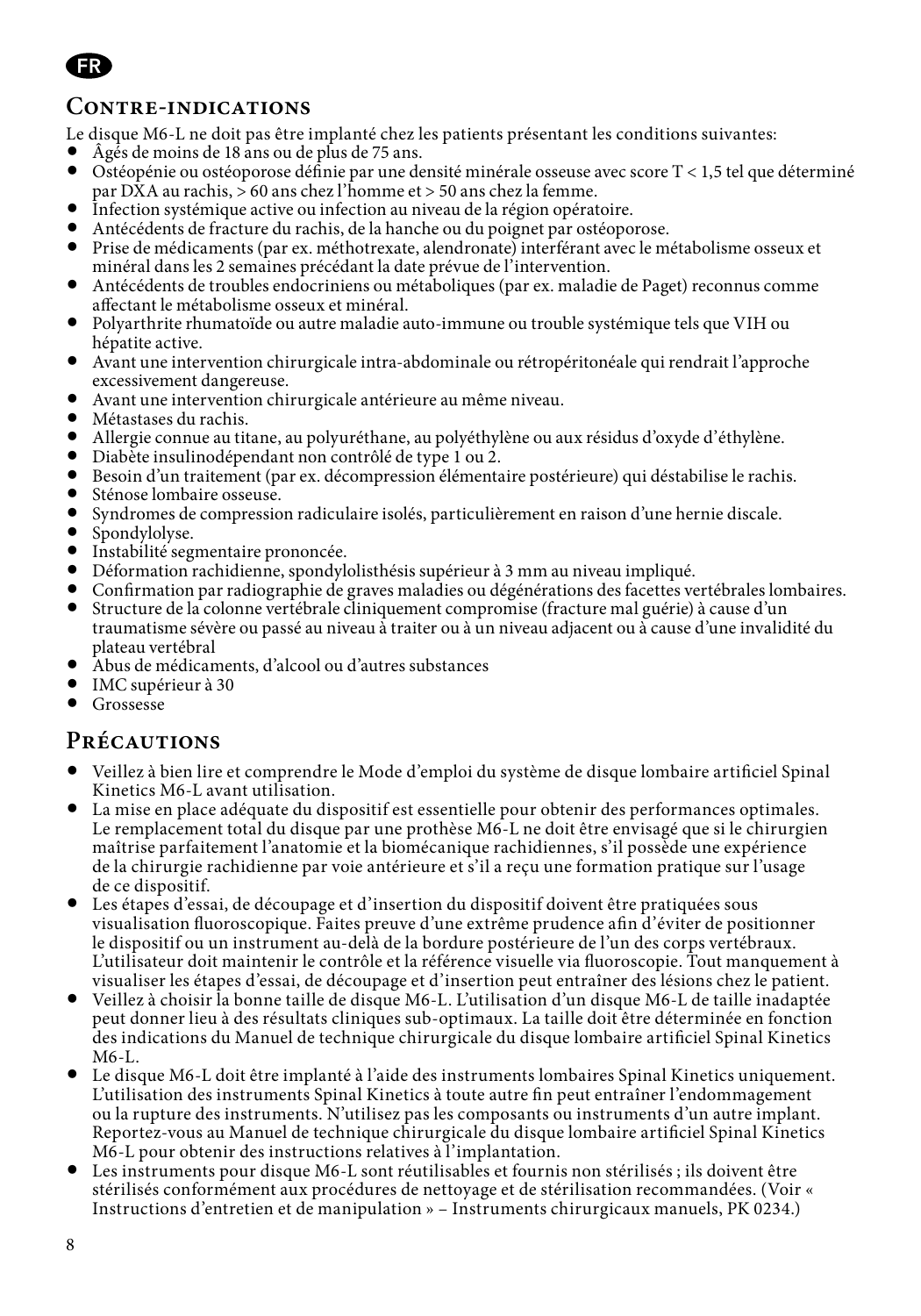- Toute utilisation ou technique chirurgicale inadaptée peut entraîner des résultats cliniques sub-optimaux.
- La rééducation et les restrictions post-opératoires doivent être examinées avec le patient avant sa sortie de l'hôpital.
- Le fabricant décline toute responsabilité en cas de complication découlant d'un mauvais diagnostic, d'un choix inapproprié de disque M6-L, de techniques chirurgicales incorrectes, y compris de la mauvaise utilisation d'instruments, des limites des méthodes thérapeutiques ou d'une mauvaise asepsie.
- L'élimination excessive d'os sous-chondral pendant la préparation des plateaux vertébraux peut entraîner des résultats cliniques sub-optimaux et n'est pas conseillée.
- Le disque M6-L ne peut pas être repositionné vers l'avant sans avoir été complètement retiré. Veillez à ne pas positionner le disque M6-L trop en arrière.
- Veillez à ne pas trop détendre l'espace discal.
- Informer adéquatement le patient de la réadaptation postopératoire et de ses limites. Les soins postopératoires et la capacité, ainsi que la volonté du patient d'appliquer les instructions, se révèlent être deux des aspects les plus importants d'une ostéointégration réussie de l'implant. Le patient doit connaître les limites de l'implant et savoir qu'une activité physique intense ou le port de lourdes charges entrepris trop tôt sont à l'origine de desserrages prématurés du dispositif de fixation avant l'intégration nécessaire. Un patient actif, affaibli ou peu coopératif qui ne peut pas correctement restreindre ses activités peut présenter un risque particulier lors de la réadaptation postopératoire.
- Les médecins doivent recommander aux patients de contacter le chirurgien en cas d'augmentation sensible de la douleur pouvant indiquer un problème de performance du dispositif.
- Le disque artificiel M6-L n'a pas été évalué quant à sa sécurité et à sa compatibilité dans un environnement RM. Il n'a pas été testé quant à son réchauffement ou son déplacement dans un environnement RM.

#### **Risques et événements indésirables potentiels**

- Réaction indésirable/allergique aux matériaux de l'implant
- Migration du disque M6-L selon la direction antéropostérieure
- Affaissement du disque M6-L nécessitant une intervention chirurgicale supplémentaire
- Difficultés de positionnement nécessitant le retrait immédiat de l'implant
- Chargement excessif des facettes
- Cyphose ou hyper-extension
- Perte de souplesse
- Amplitude des mouvements asymétriques
- Bec de perroquet
- Fracture du corps vertébral
- Infection
- Lésion de la moelle épinière
- Lésion neurologique ou impossibilité de soulager les symptômes
- Défaillance de l'implant
	- Usure, fatigue ou fracture du disque M6-L
	- Instabilité du disque M6-L menant à un mouvement instable de la colonne vertébrale
	- Séparation des composants du disque M6-L
	- Affaissement excessif du disque M6-L nécessitant une intervention chirurgicale supplémentaire
	- Débris d'usure
	- Dégradation des matériaux
- Les risques associés aux chirurgies générales et rachidiennes englobent :
	- Saignement excessif
	- Réaction à l'anesthésie
	- Problèmes respiratoires
	- Crise cardiaque
	- Lésion nerveuse ou de la moelle épinière entraînant une perte sensorielle
	- Pneumonie
	- Caillot sanguin
	- Effets secondaires liés aux médicaments utilisés pendant et après l'intervention
	- Cicatrisation de la paroi du canal rachidien
	- Hématome

حد

FR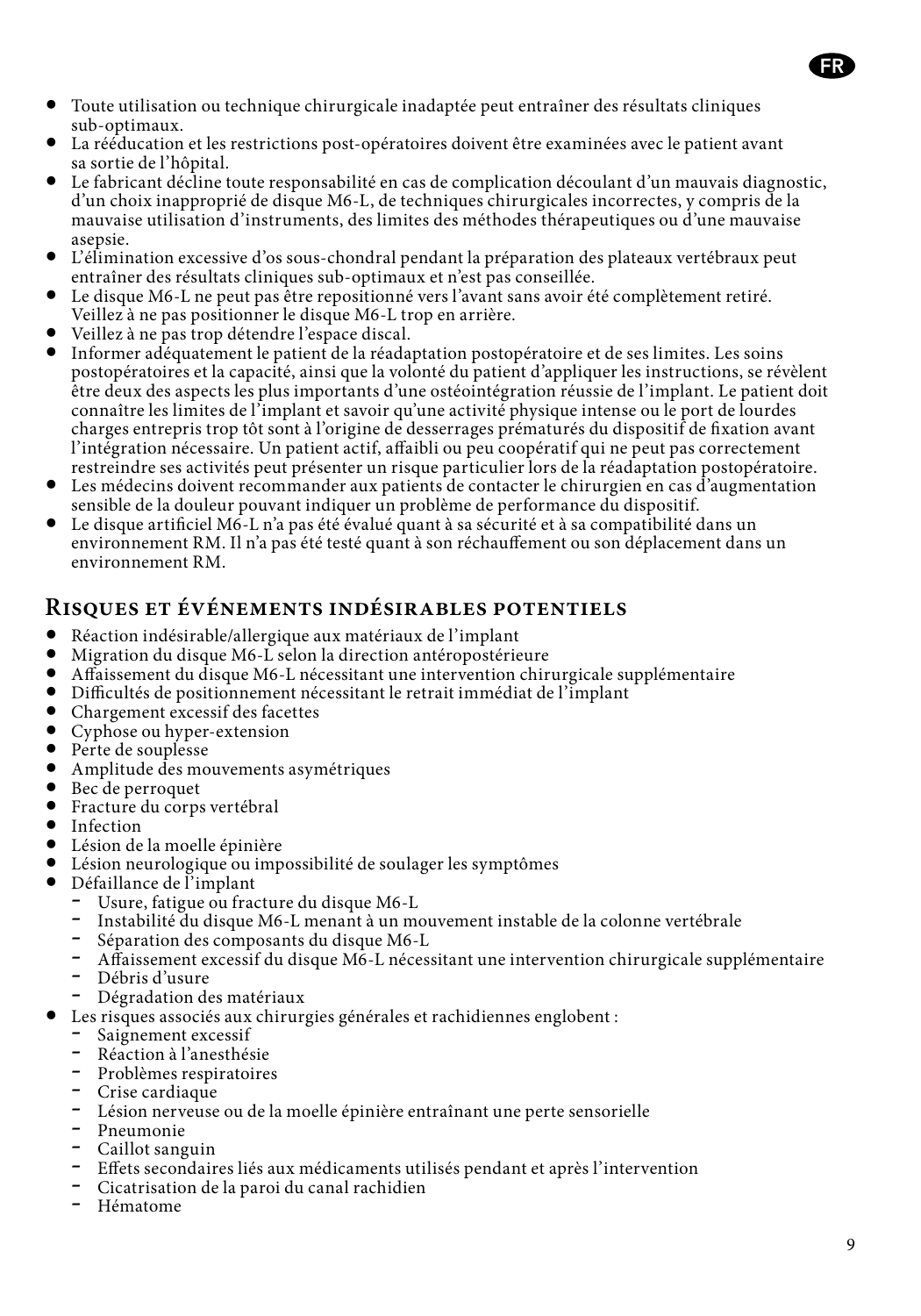

- Lésion des vaisseaux sanguins à proximité de la colonne vertébrale
- Ouverture de la plaie
- Perte de liquide autour de la moelle épinière
- Accident vasculaire cérébral
- Infection de la plaie superficielle ou profonde
- Accumulation de liquide au niveau de l'incision Intervention chirurgicale supplémentaire
- Intervention chirurgicale supplémentaire<br>- Niveau thérapeutique inadéquat
- 
- Douleur continue
- Fractures du rachis
- Ankylose
- Ossification hétérotopique

## **Présentation**

- Le disque lombaire M6-L à usage unique est fourni stérile. Ne restérilisez et ne réutilisez pas le disque M6-L. La restérilisation et/ou la réutilisation du disque M6-L peut réduire ses performances et entraîner des lésions chez le patient et/ou transmettre des maladies infectieuses aux patients.
- N'utilisez pas le disque M6-L après le dernier jour du mois indiqué par la mention « Date limite » sur l'étiquette.
- Inspectez l'emballage avant de l'ouvrir. N'utilisez pas le dispositif si l'emballage est endommagé ou ouvert, si la stérilité est compromise ou s'il a été stocké à une température supérieure à 60 °C (140 °F). L'étiquette thermosensible sur la boîte devient noire si le produit atteint une température de 60 ˚C (140 ˚F).
- Respectez les règles d'asepsie pour retirer soigneusement le disque de l'emballage. Inspectez le disque M6-L pour vérifier l'absence de signes de dommage (par ex. endommagement du métal ou du plastique).
- Une fois sorti de son emballage, le disque M6-L ne doit pas entrer en contact avec du tissu, de l'éponge ou tout autre corps étranger pouvant se fixer au revêtement de plasma de titane pulvérisé sur les embases.
- Le numéro de série et la taille du disque M6-L doivent être documentés dans le dossier de chaque patient.
- Le disque lombaire M6-L n'a pas été évalué pour la sécurité et la compatibilité d'un environnement de résonance magnétique (RM) et n'a pas été évalué pour la génération de chaleur ou la migration dans un environnement de RM.

#### **Retrait du dispositif**

S'il s'avère nécessaire de retirer le disque artificiel M6-L, veuillez contacter Spinal Kinetics pour obtenir des instructions relatives au recueil de données, notamment sur les aspects histopathologiques, mécaniques et la procédure pour rapporter les événements indésirables. Reportez-vous au manuel de technique chirurgicale du disque M6-L pour les instructions pas à pas sur la technique chirurgicale requise pour le retrait du dispositif. Tous les implants retirés doivent retournés à Spinal Kinetics pour analyse.

Notez que le disque artificiel doit être retiré aussi soigneusement que possible de manière à conserver intacts l'implant et les tissus environnants. Veuillez également fournir des informations détaillées sur l'aspect du dispositif in situ, ainsi que sur les méthodes de retrait (p. ex. intact ou en pièces).

#### **Garantie limitée**

Spinal Kinetics, Inc. garantit qu'un soin raisonnable a été apporté à la fabrication de ce dispositif. Toute autre garantie est exclue, qu'elle soit explicite ou implicite, notamment toute garantie d'aptitude à une utilisation particulière de ce système M6-L. Toutes descriptions ou spécifications figurant dans le présent document sont fournies à des fins de description au moment de la fabrication et ne constituent en aucun cas des garanties expresses ou implicites. Spinal Kinetics, Inc. décline toute responsabilité en cas de perte, préjudice ou dépenses directs, accidentels, spéciaux ou indirects, ou tous frais découlant d'un défaut, d'une défaillance ou d'un dysfonctionnement du produit, à l'exclusion des responsabilités établies par les dispositions obligatoires de la loi applicable.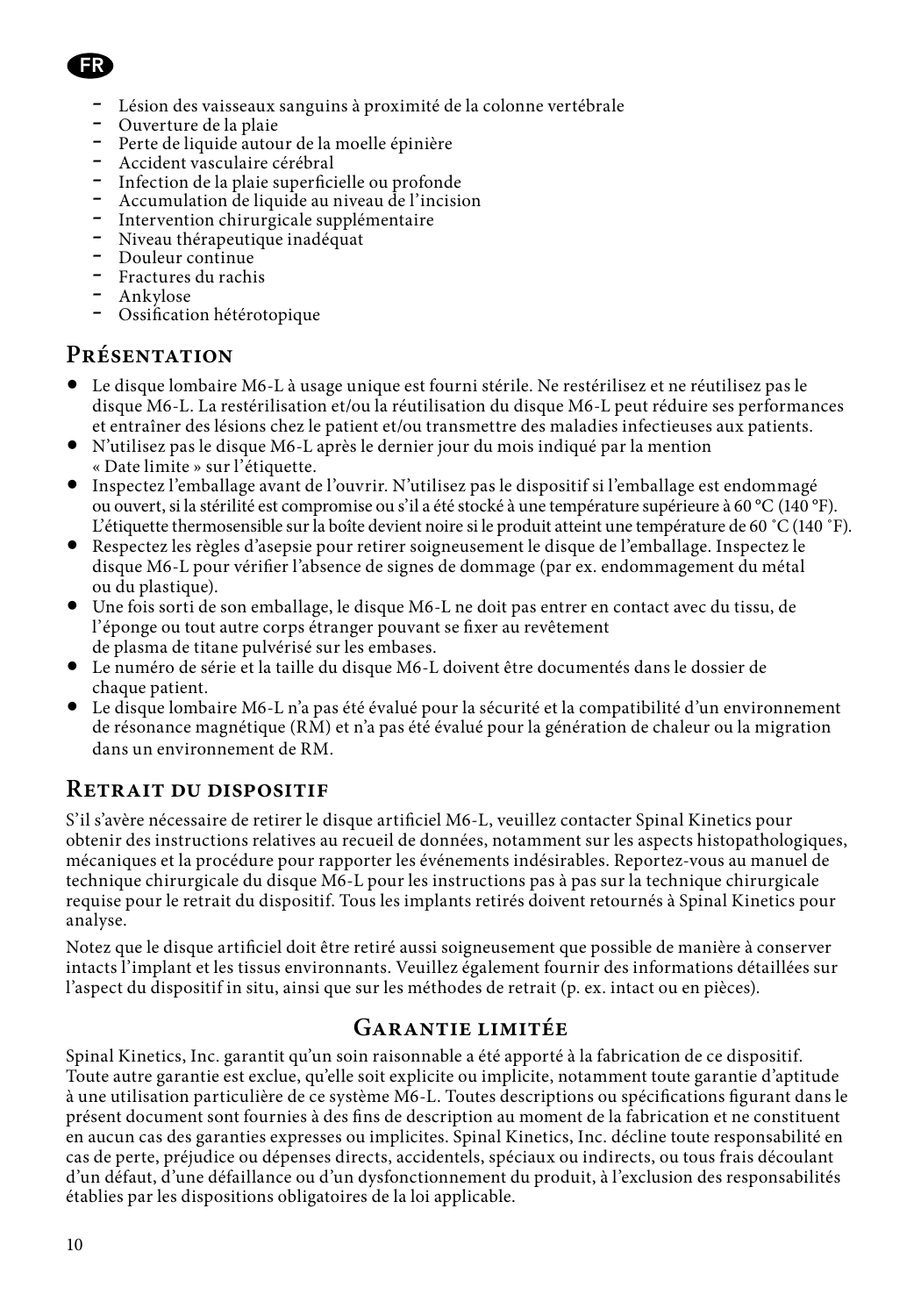**Manufactured by: Fabriqué par :**

**Spinal Kinetics, Inc.** 501 Mercury Drive Sunnyvale, CA 94085, USA

Telephone: +1-408-636-2500 www.spinalkinetics.com info@spinalkinetics.com

Customer Service Phone: +1-866-380-DISC (3472) CustomerService@spinalkinetics.com